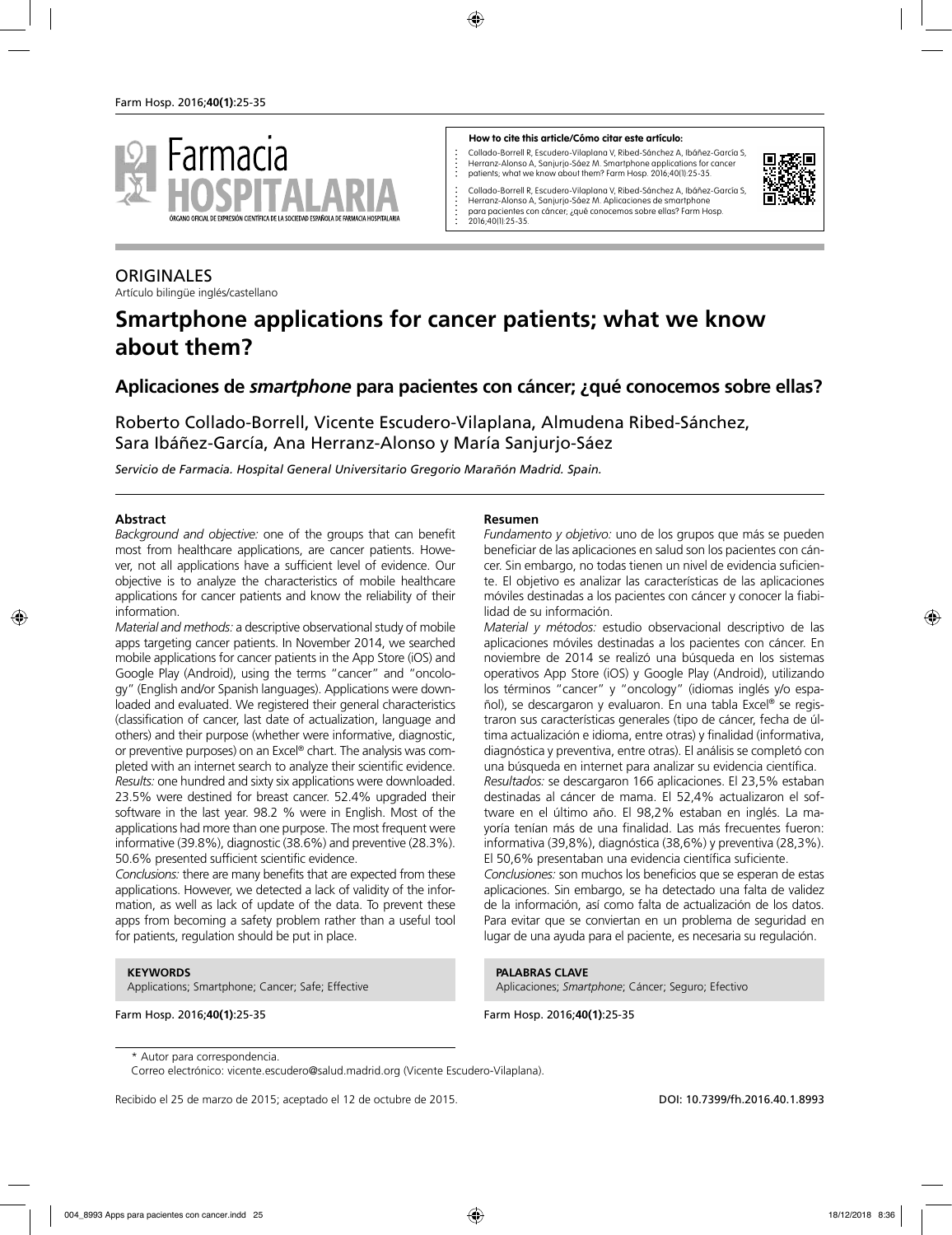# **Introduction**

In recent years we have witnessed an increasing development in new technologies; mobile phones, and particularly Smartphones, have become an essential tool in daily life<sup>1-5</sup>. According to the National Observatory for Telecommunication and Information Society, it is estimated that 53.7% of the>15-year-old Spanish population have a Smartphone, and 39.6% of the overall population have accessed internet through their mobile phone as an information source during the last three months of 20136 . The health area has also experienced an important change in the way in which information is accessed. Internet has become a tool used for reference both by healthcare professionals and patients7 . The concept of mHealth (mobile health) has appeared within this context. The WHO Global Observatory for Electronic Health defines mHealth as those medical and public health practices supported by mobile devices<sup>8</sup>.

Applications (apps) are one of the main tools in Smartphones7,9, and those devoted to health promotion and self-care are considered highly useful<sup>1,9</sup>. Those mHealth apps for patients were created with the objective of becoming a guide for disease management, and to allow remote monitoring by healthcare professionals<sup>10</sup>. However, these apps can be targeted to a very heterogeneous population. One of the groups that can benefit most from these apps are cancer patients. Continuous developments in this area are leading to higher survival rates, and cancer patients have become chronic patients<sup>1</sup>. Thus, on 2012 in Spain, the prevalence rate at 5 years was 1,467.6 cases per each 100,000 inhabitants<sup>11</sup>. On the other hand, the majority of the new drugs developed have oral administration, and even though they provide higher safety, autonomy, and quality of life , these are considered high-risk medications due to the potential mistakes associated with their use (dosing, lack of treatment compliance, etc.)<sup>12</sup>. Besides, due to the inherent characteristics of the oral way of administration, there has been an increase in the responsibility of patients regarding their therapy, because they have become ultimately responsible for its administration. All this, associated with therapy complexity and the numerous questions faced by cancer patients during their treatment, has led to an increasing search for information on-line and in apps<sup>1</sup>.

On the other hand, the fast technological advance and development of these apps leads us to these questions: Are these apps a truthful and confirmed source of information? Are these apps reliable? Not all of them have been prepared by healthcare professionals, which generates a certain level of uncertainty about their contents and the risk entailed for patients<sup>2,7,9,13,14</sup>. Besides, due to the high variety of apps available, it is difficult to know which will be most adequate for each patient, and the best way to use it so that it will really be effective<sup>10</sup>. Healthcare professionals could play an essential role not only for the review or verification of the contents of these apps, but also for their prescription to the most adequate patient, and the recommendation of those most reliable.

For all the above, the objective of this study is to analyze the characteristics of Smartphone applications for cancer patients. There was an assessment of their objective, year of update, type of cancer, cost, and their developers.

# **Materials and Methods**

An observational descriptive study of all Smartphone applications associated with cancer and targeted to patients and/or their relatives or carers.

On November, 2014, a search was conducted in the App Store (iOS) and Google Play (Android) operating systems, within the categories "medicine" and "health and physical fitness" or "wellbeing": the terms "cancer" and "oncology" were used for the search in the main search engine. Only those apps for patients and/or relatives and carers were selected, and only those in English and/or Spanish. All apps targeted at smoking cessation were excluded, as well as those with no specific target patient.

On a first step, all available information within the platform was analyzed, and only those apps which met the criteria previously indicated were downloaded and evaluated, regardless of cost. The iOS applications were downloaded to an iphone 4s, and Smartphone apps were downloaded to a Samsung Galaxy S2.

An Excel® chart was designed for data extraction, where the general characteristics of these apps were registered: name, operative system, date of the last update, cost, category, language, and target type of cancer. Any piece of data which could provide information about their quality was also included.

Subsequently, their contents were classified based on their objective, within the following categories: overall information, diagnosis, prevention, calendar, treatment registration, disease evolution status, symptoms for disease follow-up, and others. The analysis was completed with a search in the developer web pages, in order to analyze their contents. It was considered that qualified professionals had been involved in the apps contents if these had been developed by healthcare organizations: scientific foundations and societies, universities, healthcare administrations and hospitals.

Data were analyzed by two independent researchers with experience in the oncohematology area, as well as in healthcare technology management. Data analysis was conducted using the SPSS® statistical program, version 18.0, through descriptive statistics. Cohen's Kappa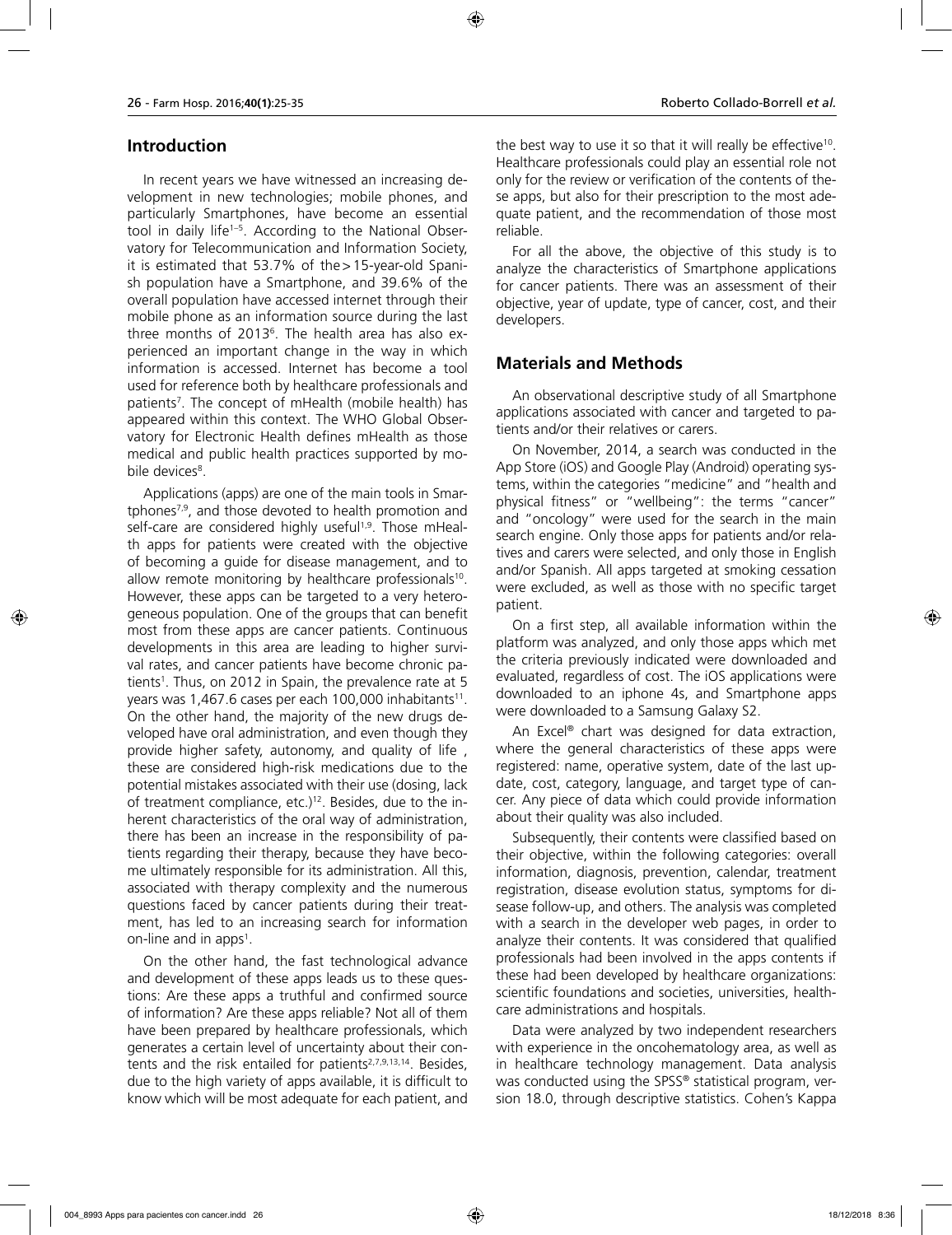test was conducted in order to guarantee the reliability of those data analyzed by 2 independent observers.

### **Results**

After analyzing the information available in the platform, 4 apps were excluded due to lack of knowledge of their target patient; and 166 apps in total were downloaded, associated with cancer and targeted to patients. Out of these, 75 were available in Android, 59 in iOS, and 32 in both platforms. The initial characteristics of the apps analyzed appear in table 1.

#### **Characteristics of apps:**

Out of all the 166 apps, 84 (50.6%) were downloaded within the Medicine category. Regarding their cost, only 20 required payment, with a mean cost of 2.15€ (SD: 1.73€). In terms of type of cancer, the apps were targeted at overall cancer, or for different tumours specifically. Based on type of cancer, the majority were for breast cancer (23.5%), followed by skin cancer (9%). Table 2 shows the allocation of apps based on type of cancer. Regarding their date of update, 52.4% had updated their software within the past year. In terms of language, 98.2% of the apps downloaded were

| Table 1. Initial Characteristics of Apps |                |            |  |  |
|------------------------------------------|----------------|------------|--|--|
| Characteristics                          | n              | Proportion |  |  |
| Platform                                 |                |            |  |  |
| Android                                  | 75             | 45.2%      |  |  |
| iOS                                      | 59             | 35.5%      |  |  |
| Android/iOS                              | 32             | 19.3%      |  |  |
| Cost                                     |                |            |  |  |
| <b>No</b>                                | 146            | 88.0%      |  |  |
| Yes                                      | 20             | 12.0%      |  |  |
| Category                                 |                |            |  |  |
| Medicine                                 | 84             | 50.6%      |  |  |
| Health and Wellbeing (Android)           | 17             | 10.2%      |  |  |
| Health and Physical Fitness (iOS)        | 65             | 39.2%      |  |  |
| Date of Last Update                      |                |            |  |  |
| 2009                                     | $\overline{4}$ | 2.4%       |  |  |
| 2010                                     | 7              | 4.2%       |  |  |
| 2011                                     | 21             | 12.7%      |  |  |
| 2012                                     | 19             | 11.4%      |  |  |
| 2013                                     | 28             | 16.9%      |  |  |
| 2014                                     | 87             | 52.4%      |  |  |
| Developed by healthcare organizations    |                |            |  |  |
| <b>No</b>                                | 72             | 43.4%      |  |  |
| Not specified                            | 13             | 7.8%       |  |  |
| Yes                                      | 81             | 48.8%      |  |  |

in English, 1.8% in Spanish, and 15.1% in both languages.

### **Contents of the apps:**

The majority of apps had more than one purpose. The most frequent were informative (39.8%), diagnostic (38.6%) and preventive (28.3%).

- − Out of those 66 (39.8%) apps which provided overall information about cancer, among other purposes, 42 (63.6%) were centred in general information about antineoplastic agents.
- − Out of those apps focused on diagnosis, 20 (31.3%) were targeted to breast cancer patients, and 14 (21.9%) to skin cancer. Of those targeted to breast cancer patients, 12 (18.8%) informed about how to conduct a breast examination, or included reminders to conduct them. The apps focused on skin cancer included images or tools to capture photos allowing to analyze pigmented skin lesions.
- − 47 (28.3%) apps were targeted to cancer prevention, through education and information, by promoting a change of lifestyle through physical exercise, diet modification, and other basic measures. Out of these, 21 (44.7%) were targeted to cancer in general, and only 2 (4.3%) were focused on skin cancer.

**Table 2.** *Allocation of Apps based on type of cancer*

| Type of Tumour         | n              | Proportion |
|------------------------|----------------|------------|
| Overall cancer         | 68             | 41.0%      |
| <b>Breast</b>          | 39             | 23.5%      |
| Skin                   | 15             | 9.0%       |
| Prostate               | 6              | 3.6%       |
| Gynecological          | 6              | 3.6%       |
| Lung                   | 5              | 3.0%       |
| Testicle               | $\overline{4}$ | 2.4%       |
| Head and Neck          | $\overline{4}$ | 2.4%       |
| Hematological          | 3              | 1.8%       |
| Renal                  | $\overline{2}$ | 1.2%       |
| Central Nervous System | 2              | 1.2%       |
| Oesophagus             | $\overline{2}$ | 1.2%       |
| Pancreas               | $\overline{2}$ | 1.2%       |
| Liver                  | $\overline{2}$ | 1.2%       |
| Paediatric             | $\overline{2}$ | 1.2%       |
| Bladder                | 1              | 0.6%       |
| GI                     | 1              | 0.6%       |
| Colorectal             | 1              | 0.6%       |
| Thyroid                | 1              | 0.6%       |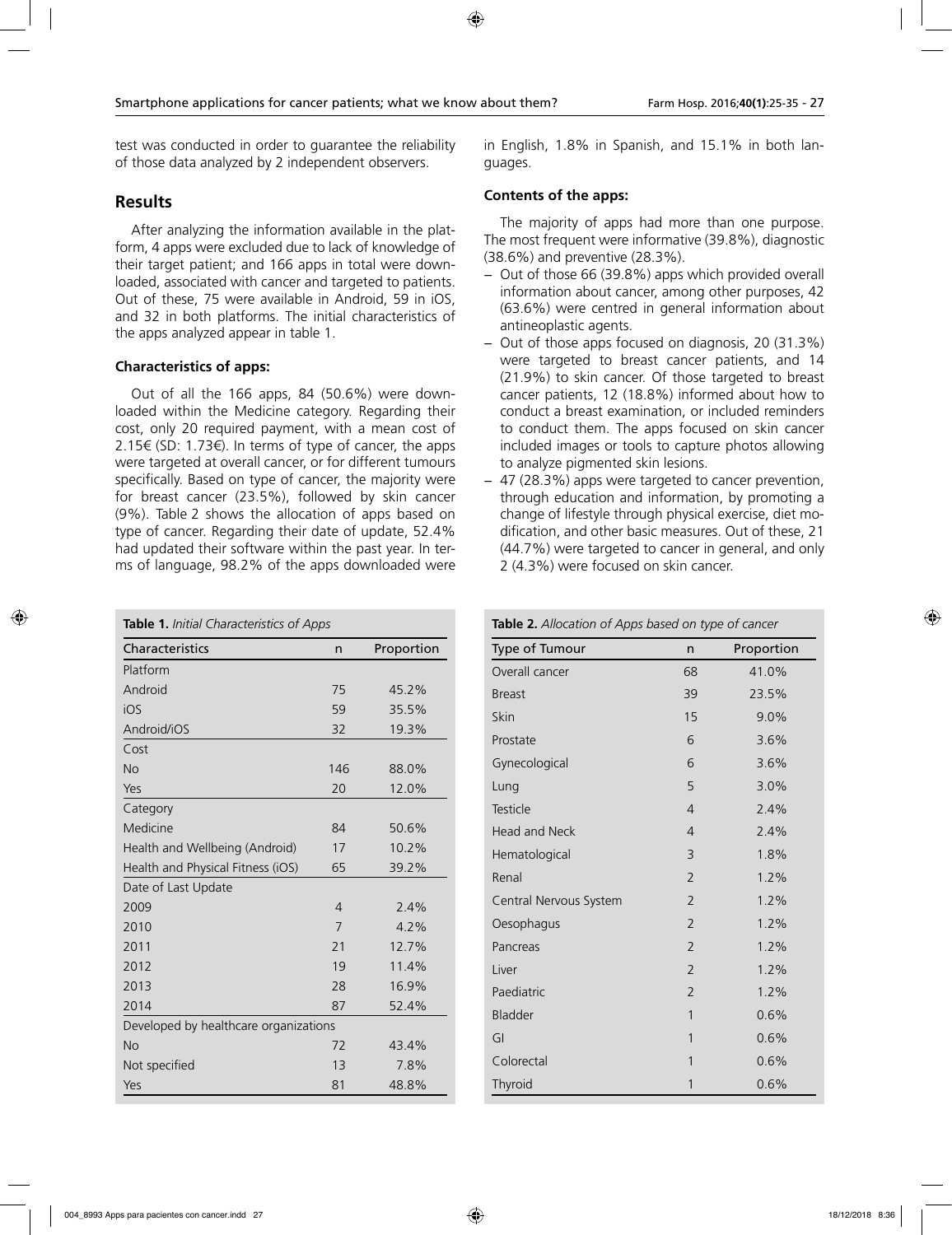− Regarding the rest of purposes, 16 (9.6%) apps acted like calendars to provide information associated with the management of tests, appointments, treatment schedule, etc. 10 (6%) were targeted to registration and follow-up of treatments and adverse effects, in order to allow a close follow-up of said treatments. In terms of other purposes, 9 (5.4%) apps were targeted to emotional support for patients, through personal experiences, music, etc. A lower proportion of apps, 8 (4.8%), were dictionaries for cancer terms. Regarding the estimation of the risk of cancer, 4 (2.4%) apps were found for breast, lung, prostate, and overall cancer; through personalized information, it was possible to calculate the risk of developing cancer in the future.

A 48.8% of the apps had been developed by healthcare organizations. In terms of their developer, 38.6% were scientific foundations, 10.8% had been developed by scientific societies, 10.8% by hospitals, and 7.2% by the pharmaceutical companies, among others.

The Cohen's Kappa Test used to guarantee the results of the analyzed data had a score of 1, with a 100% level of concordance.

### **Discussion**

Smartphones, and specifically apps, have represented a major advance in the area of Medicine in recent years, with a great impact on search methods and access to information<sup>7,15</sup>. There are currently over 40,000 mHealth apps available in the "app store" and their use in clinical practice is increasing, particularly those apps targeted to healthcare2,9. Thanks to a study by the Institute for Healthcare Informatics (IMS health) consultancy firm, we know that only 16,000 of all these apps had a certain value for being used in health-related topics<sup>8</sup>. These mHealth apps have been the object of studies because of their potential application in numerous medical areas, including cancer<sup>10,15,16</sup>. However, there is limited evidence from studies analyzing the contents of apps targeted at cancer patients<sup>3</sup>.

The present study, where 166 apps targeted to cancer patients have been analyzed, highlights the high number of apps designed for breast cancer patients, which represent almost a fourth of the total. On the other hand, prostate and lung cancer represented 3.6% each and 0.6% are for colorectal cancer. However, these data are not representative of the real population. In a report prepared by Globocan, the most frequent types of cancer in Spain on 2012, according to total number of cases, were breast and colorectal in women, prostate and lung in men, and colorectal and prostate in both genders<sup>17</sup>.

The level of update of these apps is undoubtedly one of the factors which might create more concern. Apps are created, but no maintenance is conducted in a major proportion of them. In our study, we have found that only half of the apps had been updated during the past year, while in 30% the last update had been conducted over 2 years ago. A condition in constant evolution like cancer requires continuous updates. Only in Spain, 9 new treatments were authorized during 2012 in the area of oncohematology<sup>18</sup>. We have also found apps about breast cancer with obsolete contents, regardless of being validated by medical professionals. As an example, we can highlight that in some of them there is no mention of the new classifications based on the HER-2 receptor, and not even of hormonal receptors.

Regarding language, the low number of apps in Spanish is noticeable. Only 15.1% of apps were in Spanish. This could mean an access problem for the almost 500 million of Spanish-speaking people throughout the world<sup>19</sup>.

In this study, it was observed that the majority of apps were targeted to increasing the overall awareness of cancer. Only 26 (15,7%) apps provided individual self-monitoring tools, either through diaries or records for follow-up of adverse effects, treatment, etc. For some years now, self-monitoring tools using mobile phones have demonstrated efficacy in different conditions1 . Weaver *et al.* showed that a telemedicine system recording adverse effects through a mobile phone, and providing advice about toxicity management, was useful to increase patient safety<sup>20</sup>. A bibliographic review demonstrated that interventions through mobile phones in terms of reminders and text messages can help to improve health outcomes<sup>21</sup>. Thanks to telemedicine, it has been observed that there is a higher involvement of patients through higher attendance to doctor appointments and a better physician-patient communication. Benefits in health have also been observed, through changes in behaviour, better treatment compliance, and an improvement in disease control<sup>1,9,22,23</sup>. However, in a review by Bender *et al.*, it was observed that only 17.2% of apps provided tools for self-care, prevention or detection, which is a rate very similar to the one observed in our study (1).

Finally, our study shows an alarming lack of involvement by qualified professionals in the contents of apps, because only 48.8% had been developed by healthcare organizations (scientific foundations and societies, universities, healthcare administrations and hospitals), which could entail a risk for patient safety. Only half of the apps could be considered to be supported by a scientific basis. Over a third part of these were associated with scientific foundations, and in a lower rate with hospitals and scientific societies. These results obtained were consistent with the bibliography available<sup>1,4</sup>. Pandey *et al.*, in an analysis of apps associated with cancer, observed that only 55.8% of these apps provided scientifically validated data, and there was a difference in scientific validity between those targeted at healthcare professionals and those targeted to patients<sup>7</sup>. Various studies have warned about the lack of professional involvement and evidence in the develop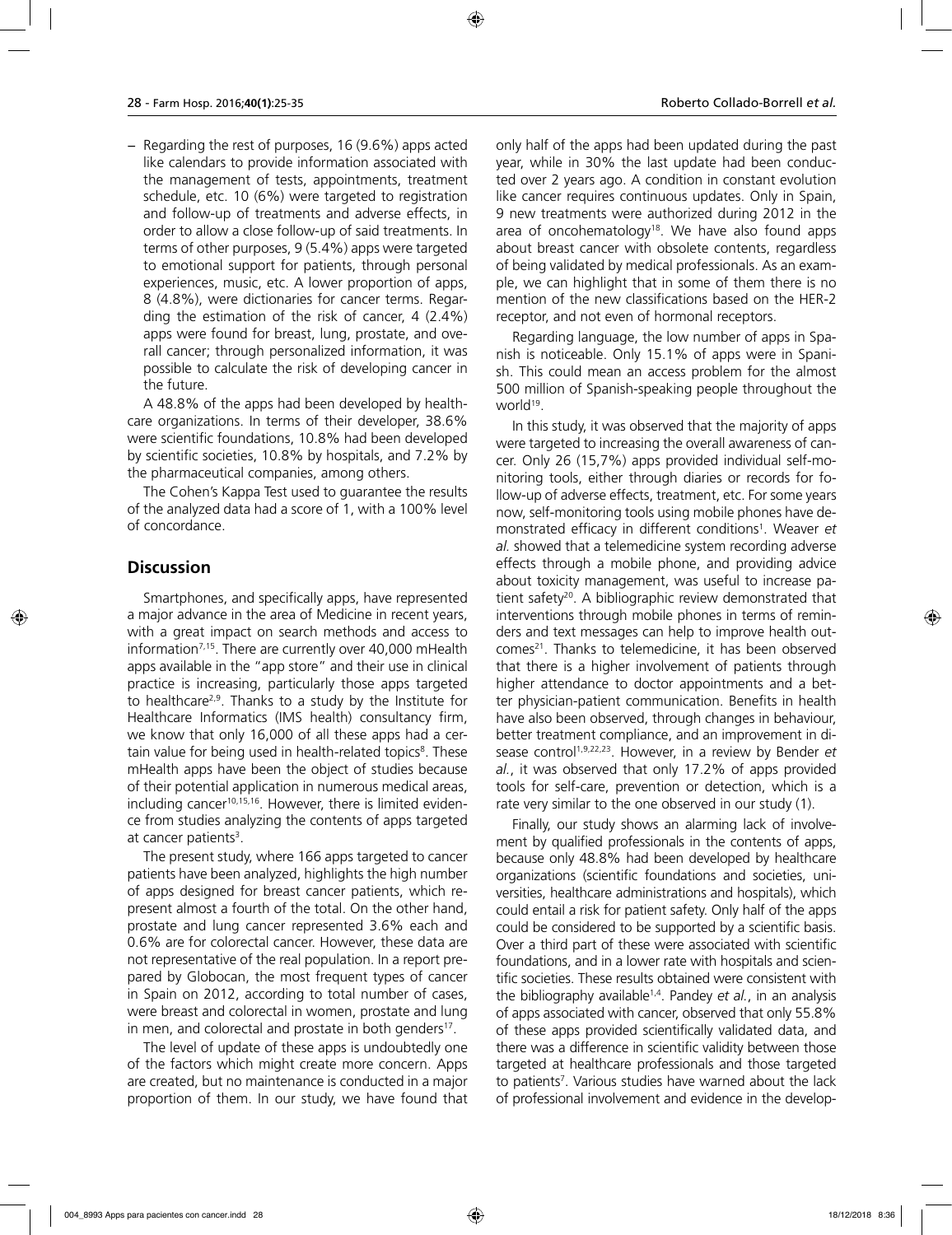ment of apps, increasing the concern about their contents, and potentially endangering patient safety<sup>1,2,15</sup>. Wolf *et al.*, in a study about apps for melanoma detection, found in 3 of each 4 apps a wrong classification for 30% of melanomas. These apps, not subject to medical supervision, could lead to a delay in melanoma diagnosis<sup>24</sup>.

All the potential that apps might have for healthcare is set against the lack of involvement by qualified professionals. Just like medications and healthcare products have a regulatory setting, there should be legislation for health apps. The FDA, a pioneer in apps regulation, prepared guidelines in 2013 with recommendations to guarantee their quality<sup>25</sup>. On the other hand, there is no framework in Spain to regulate the contents of these apps. However, the European 93/42/CEE rule regarding healthcare products determines that computer programs designed by their manufacturer for specific objectives of diagnosis and/or therapy, and which are involved in their good performance, targeted by their manufacturer for use in human beings with objectives of diagnosis, prevention, monitoring, treatment, or relief of a disease, should be regarded as healthcare products<sup>26</sup>. Therefore, according to this rule, an app meeting these criteria could be considered a Type I healthcare product. In this case, the manufacturers should declare the CE mark without any intervention by a reported agency. The European Commission prepared the MEDDEV 2.1/6 guidelines, which help developers to determine through an algorithm if said ruling is applicable to their apps<sup>27</sup>. For all the above, an app would deserve to be considered a healthcare product if clinical information was processed through algorithms.

Even though in Spain there is no regulatory framework as such, similar initiatives have been conducted in the regions of Andalusia and Catalonia. Besides, some certifying entities grant seals of quality, such as the British NHS (National Health Service)28 and the "*Calidad App Salud*" (Health App Quality) by the Healthcare Quality Agency of Andalusia29. In order to be considered safe and high quality, according to the Healthcare Quality Agency of Andalusia, any app must follow a series of recommendations focused on the following aspects: design and relevance, quality and safety of information, provision of services, and confidentiality and privacy, all of them developed through 31 requirements<sup>29</sup>. In our study, we have found that only 1 of the apps analyzed had this seal of quality. However, in spite of all these initiatives, there is currently no official national regulation to certify apps, which might create certain confusion among their target population.

In order to guarantee the reliability of the data analyzed, and because our study is observational, we have conducted a Cohen's Kappa test, which has obtained 100% reliability among the observations by our 2 independent researchers, providing robustness to our outcomes, which coincide to a high extent with those reviews published<sup>30</sup>.

Among the limitations of the present study, we can highlight the source of our search. For this study, we analyzed the apps available in App Store and in Google Play, platforms which represent approximately 85% of the total market share<sup>2</sup>. However, there are other platforms such as Windows Phone or Blackberry, which might have other apps for cancer patients. Moreover, the transversal nature of the study reflects the current moment, and therefore this information can evolve over time.

There are many benefits expected from these apps, but that is the reason why we must be particularly careful with their design. Regulation is required in order to prevent these tools from becoming a safety problem instead of an aid for cancer patients. Therefore, this is a time when technology is in full swing, which can entail a huge benefit for patients if we know how to take advantage of it. The number of mobile applications targeted to cancer patients has doubled during the past year. The objective of these apps is to promote a change in patient behaviour, to control and get to know their symptoms, to encourage an early diagnosis, and to act as a source of information about these conditions. However, as described in this study, we have detected a major number of applications that have not been developed by qualified professionals, as well as some lack of data update which can trigger a great safety problem. Therefore, once there is specific regulation about health apps, we will be closer to an individualized prescription of said apps to patients as part of their treatment.

# **Acknowledgements**

This article has been funded by the *Instituto de Salud Carlos III* with co-funding by the European Funds. Project Code: PI13/02056.

# **Bibliography**

- 1. Bender JL, Yue RYK, To MJ, Deacken L, Jadad AR. A Lot of Action, But Not in the Right Direction: Systematic Review and Content Analysis of Smartphone Applications for the Prevention, Detection, and Management of Cancer. J Med Internet Res. 2013 Dec 23;15(12):e287.
- 2. Cantudo Cuenca MR, Cantudo Cuenca MD, Morillo Verdugo R. Availability and medical professional involvement in mobile healthcare applications related to pathophysiology and pharmacotherapy of HIV/AIDS. Eur J Hosp Pharm. 2013 Dec 1;20(6):356–61.
- 3. Mirkovic J, Kaufman DR, Ruland CM. Supporting Cancer Patients in Illness Management: Usability Evaluation of a Mobile App. JMIR MHealth UHealth. 2014 Aug 13;2(3):e33.
- 4. Boulos M, Wheeler S, Tavares C, Jones R. How smartphones are changing the face of mobile and participatory healthcare: an overview, with example from eCAALYX. Biomed Eng OnLine. 2011;10(1):24.
- 5. Mosa AS, Yoo I, Sheets L. A Systematic Review of Healthcare Applications for Smartphones. BMC Med Inform Decis Mak. 2012;12(1):67.
- 6. XLII Oleada del Panel Hogares "Las TIC en los hogares españoles" (4T/2013) [consultado 08 Dic 2014]. Disponible en: http://www. ontsi.red.es/ontsi/sites/default/files/xlii\_oleada\_las\_tic\_en\_los\_hogares\_espanoles\_4t\_2013.pdf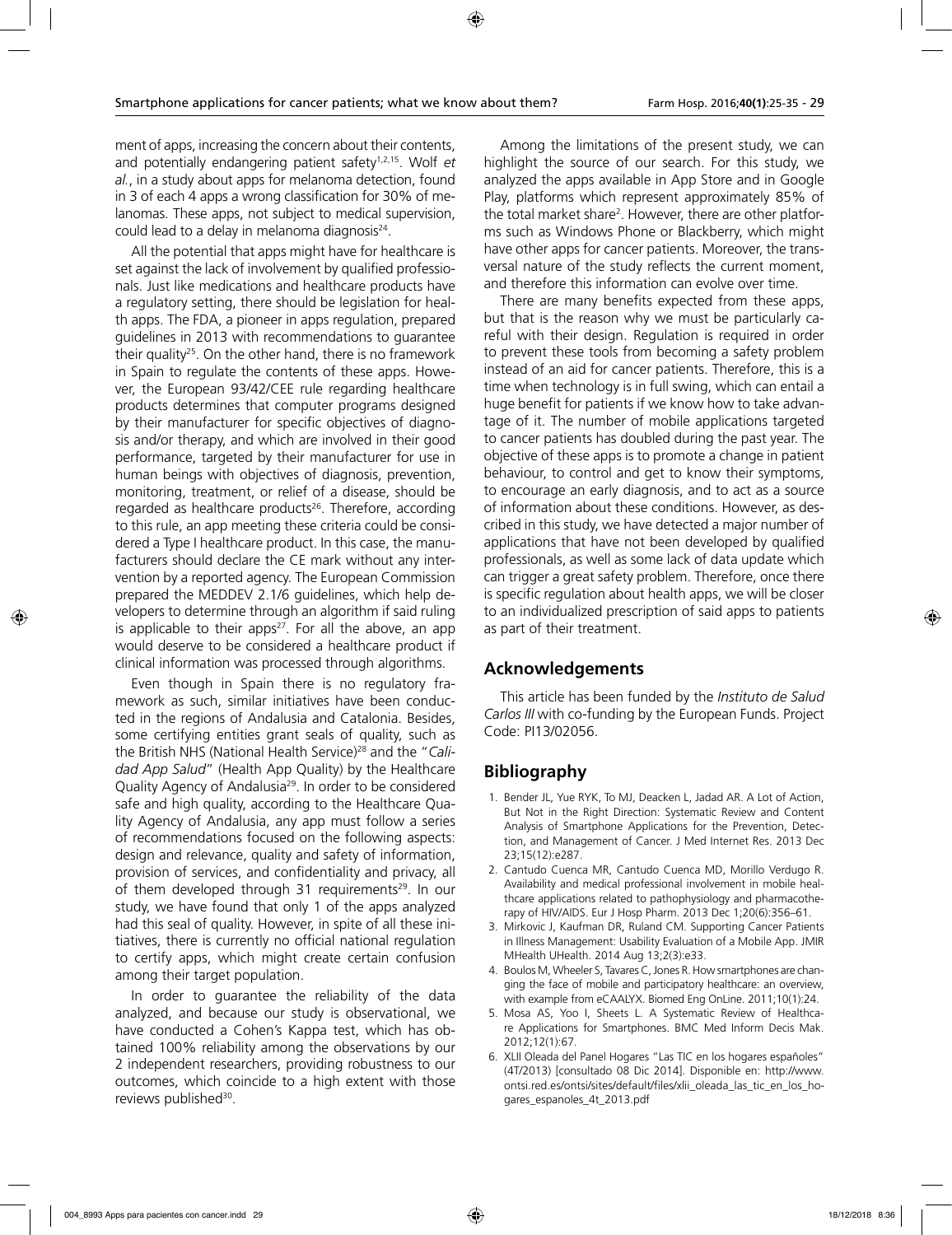- 7. Pandey A, Hasan S, Dubey D, Sarangi S. Smartphone Apps as a Source of Cancer Information: Changing Trends in Health Information-Seeking Behavior. J Cancer Educ. 2013 Mar;28(1):138– 42.
- 8. IMS Institute for Healthcare Informatics. Patient Apps for Improved Healthcare from Novelty to Mainstream [consultado 08 Dic 2014]. Disponible en: www.imshealth.com
- 9. Van Velsen L, Beaujean DJ, van Gemert-Pijnen JE. Why mobile health app overload drives us crazy, and how to restore the sanity. BMC Med Inform Decis Mak. 2013;13(1):23.
- 10. San Mauro Martín I. Aplicaciones Móviles En Nutrición, Dietética Y Hábitos Saludables: Nutr Hosp. 2014 Jul 1;(1):15–24.
- 11. Las Cifras del Cáncer en España 2014 [consultado 08 Dic 2014]. Disponible en: http://www.seom.org/seomcms/images/stories/recursos/Las\_cifras\_del\_cancer\_2014.pdf
- 12. Institute for Safe Medications Practices. ISMP´s list of high-alert medications. Huntingdon Valley (PA): ISMP; 2007.
- 13. Rozati H, Shah SP, Shah N. Smartphone Applications for the Clinical Oncologist in UK Practice. J Cancer Educ. 2014;
- 14. Tomlinson M, Rotheram-Borus MJ, Swartz L, Tsai AC. Scaling Up mHealth: Where Is the Evidence? PLoS Med. 2013 Feb 12;10(2):e1001382.
- 15. Cantudo-Cuenca MR, Robustillo-Cortés MA, Cantudo-Cuenca MD, Morillo-Verdugo R. A better regulation is required in viral hepatitis smartphone applications. Farm Hosp. 2014 Apr;38(2):112–7.
- 16. Robson Y, Blackford S, Roberts D. Caution in melanoma risk analysis with smartphone application technology: Correspondence. Br J Dermatol. 2012 Sep;167(3):703–4.
- 17. Ferlay J, Soerjomataram I, Ervik M, Dikshit R, Eser S, Mathers C, Rebelo M, Parkin DM, Forman D, Bray, F. GLOBOCAN 2012 v1.0, Cancer Incidence and Mortality Worldwide: IARC.
- 18. AEMPS. Ficha de los medicamentos autorizados por la aemps en el año 2012 [consultado 21 Dic 2014]. Disponible en: http://www. aemps.gob.es/informa/boletinMensual/2012/docs/ficha-nuevos-medicamentos-autorizados-AEMPS-2012.pdf
- 19. El español: una lengua viva. Informe 2014. Instituto Cervantes [consultado 09 Ene 2015]. Disponible en: http://eldiae.es/wp-content/uploads/2014/07/El-espa%C3%B1ol-lengua-viva-2014.pdf
- 20. Weaver A, Young AM, Rowntree J, Townsend N, Pearson S, Smith J, *et al.* Application of mobile phone technology for managing chemotherapy-associated side-effects. Ann Oncol. 2007 Nov;18(11):1887–92.
- 21. De Jongh T, Gurol-Urganci I, Vodopivec-Jamsek V, Car J, Atun R. Mobile phone messaging telemedicine for facilitating self management of long-term illnesses. Cochrane Database of Syst Rev 2012 Dec 12.
- 22. Mira JJ, Navarro I, Botella F, Borrás F, Nuño-Solinís R, Orozco D, *et al.* A Spanish Pillbox App for Elderly Patients Taking Multiple Medications: Randomized Controlled Trial. J Med Internet Res. 2014 Apr 4;16(4):e99.
- 23. Klasnja P, Hartzler A, Powell C, Pratt W. Supporting cancer patients' unanchored health information management with mobile technology. AMIA Annu Symp Proc. 2011;2011:732–41.
- 24. Wolf JA, Moreau JF, Akilov O, Patton T, English JC, Ho J, *et al.* Diagnostic Inaccuracy of Smartphone Applications for Melanoma Detection. JAMA Dermatol. 2013 Apr 1;149(4):422.
- 25. U.S. Food and Drug Administration. Mobile medical applications: guidance for industry and food and drug administration staff. [consultado 09 Ene 2015]. Disponible en: http://www.fda.gov/ downloads/MedicalDevices/DeviceRegulationandGuidance/GuidanceDocuments/UCM263366.pdf
- 26. Directiva 93/42/CEE del Consejo de 14 de junio de 1993 relativa a los productos sanitarios [consultado 09 Ene 2015]. Disponible en: http://www.tecnologias-sanitarias.com/MD/93-42-EEC-esp.pdf
- 27. Guidelines on the qualification and classification of stand alone software used in healthcare within the regulatory framework of medical devices. MEDDEV 2.1/6 [consultado 09 Ene 2015]. Disponible en: http://ec.europa.eu/health/medical-devices/files/meddev/2\_1\_6\_ol\_en.pdf
- 28. NHS choices Health Apps Library [consultado 09 Ene 2015]. Disponible en. Available from: http://apps.nhs.uk/
- 29. Estrategia de calidad y seguridad en aplicaciones móviles de salud. [consultado 11 Ene 2015]. Disponible en. Available from: http:// www.calidadappsalud.com/
- 30. Landis JR, Koch GG. The measurement of observer agreement for categorical data. Biometrics. 1977 Mar;33(1):159–74.

### **Introducción**

En los últimos años hemos sido testigos de un gran crecimiento en el desarrollo de las nuevas tecnologías, convirtiéndose la tecnología móvil, y en especial los Smartphone, en una herramienta imprescindible en la vida diaria<sup>1-5</sup>. Según el Observatorio Nacional de las Telecomunicaciones y de la Sociedad de la Información, se estima que el 53,7% de los españoles por encima de los 15 años poseen un Smartphone y que el 39,6% de la población utilizó internet a través del teléfono móvil como fuente de información en el último trimestre de 20136 . El campo de la salud también ha experimentado un cambio importante en el modo en el que se accede a la información. Internet se ha convertido en una herramienta que tanto los profesionales sanitarios como los pacientes utilizan como referencia<sup>7</sup>. En este contexto, surge el concepto de mHealth (salud móvil). El Observatorio Global de Salud Electrónica de la OMS define mHealth como las prácticas de medicina y salud pública que cuentan con apoyo de dispositivos móviles<sup>8</sup>.

Una de las principales herramientas de los Smartphone son las aplicaciones (app)<sup>7,9</sup>, considerándose de gran utilidad aquellas que están dedicadas a la promoción y auto-cuidado de la salud<sup>1,9</sup>. Las mHeatlh apps destinadas a los pacientes nacen con el objetivo de ser una guía para el manejo de su enfermedad, una fuente de información, y permitir su monitorización por los profesionales sanitarios a distancia<sup>10</sup>. Sin embargo, estas apps pueden estar orientadas a un público muy heterogéneo. Uno de los grupos que más se pueden beneficiar de estas apps son los pacientes con cáncer. Los continuos avances en este campo están derivando en unas mayores tasas de supervivencia, convirtiendo al paciente con cáncer en un paciente crónico<sup>1</sup>. Así, en 2012, la tasa de prevalencia a los 5 años en España fue de 1.467,6 casos por cada 100.000 habitantes<sup>11</sup>. Por otro lado, los nuevos fármacos desarrollados son en su mayoría de administración oral, y aunque proporcionan mayor seguridad, autonomía y calidad de vida, son consideraros medicamentos de alto riesgo por los errores de medicación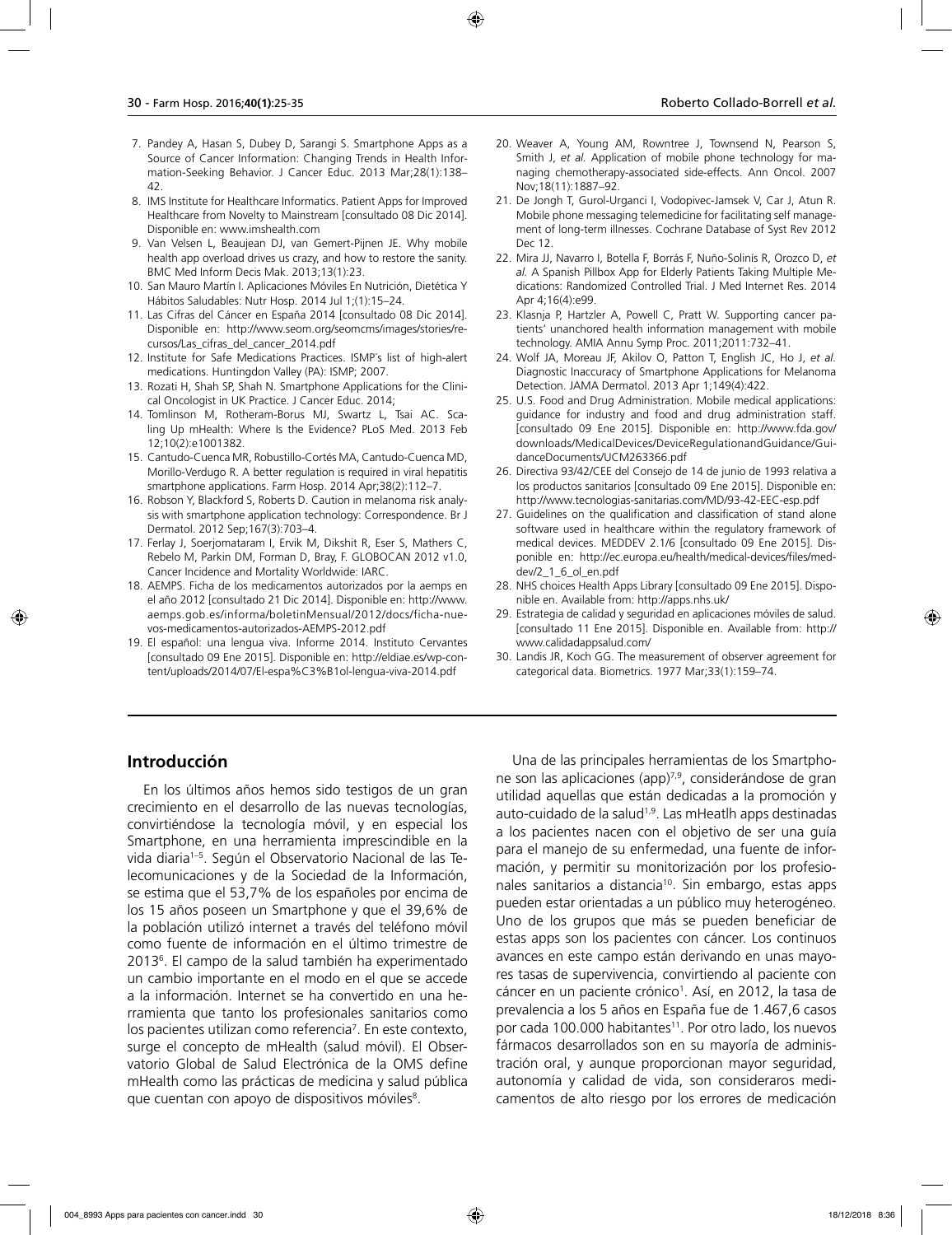en relación a su uso (dosis, falta de adherencia, etc.)<sup>12</sup>. Además, debido a las características inherentes de la vía oral, ha aumentado la responsabilidad de los pacientes sobre su terapia, ya que son los últimos responsables de su administración. Todo ello, asociado a la complejidad del tratamiento y a las numerosas incógnitas que se enfrentan los pacientes con cáncer durante el mismo, hace que cada vez recurran más a internet y a las apps en búsqueda de información<sup>1</sup>.

Por otro lado, el rápido avance tecnológico y desarrollo de estas apps nos lleva a plantearnos las siguientes preguntas, ¿son una fuente veraz y contrastada? ¿Son fiables estas apps?. No todas han sido elaboradas por profesionales sanitarios, lo cual genera cierto grado de incertidumbre acerca de su contenido y su correspondiente riesgo para el paciente<sup>2,7,9,13,14</sup>. Además, debido a la gran variedad de apps disponibles, es difícil saber cuál será la más adecuada para cada paciente, y la mejor manera de utilizarla para que ésta sea realmente efectiva<sup>10</sup>. El profesional sanitario podría tener un papel fundamental no sólo en la revisión o verificación del contenido de estas apps, sino también en su prescripción al paciente más adecuado y en la recomendación de las más fiables.

Por todo ello, el objetivo de este trabajo es analizar las características de las aplicaciones de Smartphone destinadas a los pacientes con cáncer. Se evaluó su finalidad, año de actualización, tipo de cáncer, coste y sus desarrolladores.

### **Material y métodos**

Estudio observacional descriptivo de todas las aplicaciones para Smartphone relacionadas con el cáncer y destinadas a los pacientes y/o sus familiares o cuidadores.

En noviembre de 2014, se realizó una búsqueda en los sistemas operativos App Store (iOS) y Google Play (Android), dentro de la categoría "medicina" y "salud y forma física" o "bienestar", empleando para la búsqueda los términos "cancer" y "oncology" en el buscador principal. Únicamente se seleccionaron las apps destinadas a los pacientes y/o familiares o cuidadores y las que el idioma fuera en inglés y/o español. Se excluyeron todas las apps destinadas al abandono del tabaco y las que no especificaban cuál era el destinatario.

En un primer paso se analizó la información disponible dentro de la plataforma y únicamente se descargaron y evaluaron todas las apps que cumplían con los criterios anteriormente indicados, independientemente del coste. La descarga de las aplicaciones de iOS se realizó en un iphone 4s y las pertenecientes a Smartphone en un Samsung Galaxy S2.

Para la extracción de los datos se diseñó una tabla Excel® donde se registraron las características generales de las apps: nombre, sistema operativo, fecha de la última actualización, coste, categoría, idioma y tipo de cáncer para el que estaba destinada. Además, se incluyó cualquier dato que pudiera aportar información sobre la calidad de las mismas.

Posteriormente, su contenido se clasificó en base a su finalidad en las siguientes categorías: información general, diagnóstico, prevención, agenda, registro de los tratamientos, estado evolutivo de la enfermedad y síntomas para el seguimiento de la enfermedad, y otras. El análisis se completó con una búsqueda en las páginas web del desarrollador para analizar el contenido. Se consideró que habían participado profesionales cualificados en el contenido de las apps si habían sido desarrolladas por organizaciones sanitarias: fundaciones y sociedades científicas, universidades, administraciones sanitarias y hospitales.

Los datos fueron analizados por dos investigadores independientes con experiencia en el campo de la oncohematología y en el manejo de tecnologías sanitarias. El análisis de los datos se realizó mediante el programa estadístico SPSS® versión 18.0, utilizando estadísticas descriptivas. Para garantizar la fiabilidad de los datos analizados por los 2 observadores independientes se realizó la prueba Kappa de Cohen.

### **Resultados**

Tras analizar la información disponible en la plataforma, se excluyeron 4 apps por desconocimiento del destinatario y se descargaron un total de 166 apps relacionadas con el cáncer y destinadas a los pacientes. De ellas, 75 estaban disponibles en Android, 59 en iOS y 32 en ambas plataformas. Las características iniciales de las apps analizadas se detallan en la tabla 1.

#### **Características de las apps:**

Del total de las 166 apps, 84 (50,6%) fueron descargadas dentro de la categoría medicina. En cuanto a su coste, únicamente 20 fueron de pago, con un coste medio de 2,15€ (DE: 1,73€). En relación al tipo de cáncer, las apps estaban destinadas de forma general al cáncer o específicamente para diferentes tumores. En función del tipo de tumor, el cáncer de mama fue el mayoritario (23,5%), seguido del cáncer de piel (9%). En la tabla 2 se muestra la distribución de las apps en función del tipo de cáncer. Respecto a la fecha de actualización, el 52,4% actualizaron el software en el último año. En cuanto al idioma, el 98,2% de las apps descargadas eran en inglés, el 1,8% en español y el 15,1% estaban en ambos idiomas.

#### **Contenido de las apps:**

La mayoría de las apps tenían más de una finalidad. Entre las más frecuentes se encentraron la informativa (39,8%), diagnóstica (38,6%) y preventiva (28,3%).

− De las 66 (39,8%) apps que proporcionaban, además de otras finalidades, información general sobre el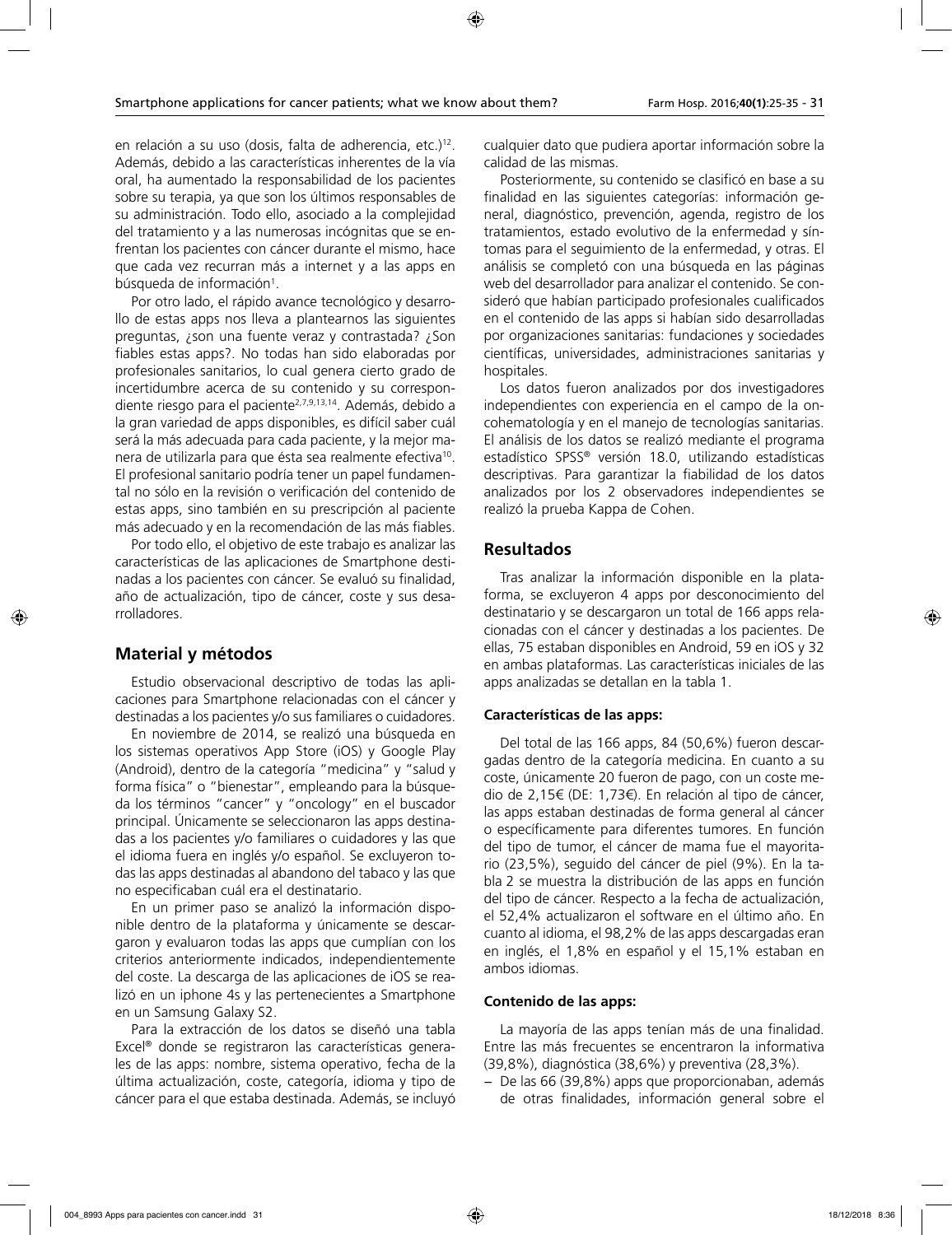| <b>labla 1.</b> Caracteristicas iniciales de las Apps |                |            |  |  |
|-------------------------------------------------------|----------------|------------|--|--|
| Características                                       | n              | Porcentaje |  |  |
| Plataforma                                            |                |            |  |  |
| Android                                               | 75             | 45,2%      |  |  |
| iOS                                                   | 59             | 35,5%      |  |  |
| Android/iOS                                           | 32             | 19,3%      |  |  |
| Coste                                                 |                |            |  |  |
| <b>No</b>                                             | 146            | 88,0%      |  |  |
| Si                                                    | 20             | 12,0%      |  |  |
| Categoría                                             |                |            |  |  |
| Medicina                                              | 84             | 50,6%      |  |  |
| Salud y Bienestar (Android)                           | 17             | 10,2%      |  |  |
| Salud y forma física (iOS)                            | 65             | 39,2%      |  |  |
| Fecha de última actualización                         |                |            |  |  |
| 2009                                                  | $\overline{4}$ | 2,4%       |  |  |
| 2010                                                  | 7              | 4,2%       |  |  |
| 2011                                                  | 21             | 12,7%      |  |  |
| 2012                                                  | 19             | 11,4%      |  |  |
| 2013                                                  | 28             | 16,9%      |  |  |
| 2014                                                  | 87             | 52,4%      |  |  |
| Desarrollado por organizaciones sanitarias            |                |            |  |  |
| <b>No</b>                                             | 72             | 43,4%      |  |  |
| No especifica                                         | 13             | 7,8%       |  |  |
| Si                                                    | 81             | 48,8%      |  |  |

**Tabla 1.** *Características iniciales de las Apps*

cáncer, 42 (63,6%) estaban centradas en información general sobre los antineoplásicos.

- − De las apps orientadas al diagnóstico, 20 (31,3%) estaban destinadas a pacientes con cáncer de mama y 14 (21,9%) al cáncer de piel. De las destinadas a pacientes con cáncer de mama, 12 (18,8%) informaban sobre cómo realizar una exploración mamaria o recordatorios para realizarlos. Entre las apps destinadas al cáncer de piel, éstas incluían imágenes o herramientas para capturar fotos que permiten analizar las lesiones pigmentadas de la piel.
- − 47 (28,3%) apps estaban orientadas, a través de la educación e información, a contribuir a la prevención del cáncer promoviendo la modificación del estilo de vida mediante el ejercicio físico, modificación de la dieta y otras medidas básicas. De éstas, 21 (44,7%) estaban destinadas al cáncer en general y únicamente 2 (4,3%) estaban destinadas al cáncer de piel.
- − En cuanto al resto de finalidades, 16 (9,6%) apps actuaban como agendas que aportaban información relacionada con la gestión de pruebas, citas, organización de los tratamientos, etc. 10 (6%) estaban orientadas al registro y seguimiento de los tratamientos y efectos adversos para permitir un seguimiento estrecho de los mismos. De las otras finalidades, 9 (5,4%) apps estaban orientadas al apoyo emocional

| cáncer                   |                |            |  |  |
|--------------------------|----------------|------------|--|--|
| Tipo de tumor            | n              | Porcentaje |  |  |
| General sobre el cáncer  | 68             | 41,0%      |  |  |
| Mama                     | 39             | 23,5%      |  |  |
| Piel                     | 15             | 9,0%       |  |  |
| Próstata                 | 6              | 3,6%       |  |  |
| Ginecológico             | 6              | 3,6%       |  |  |
| Pulmón                   | 5              | 3,0%       |  |  |
| Testículo                | $\overline{4}$ | 2,4%       |  |  |
| Cabeza y cuello          | $\overline{4}$ | 2,4%       |  |  |
| Hematológico             | 3              | 1,8%       |  |  |
| Renal                    | 2              | 1,2%       |  |  |
| Sistema Nervioso Central | $\overline{2}$ | 1,2%       |  |  |
| Esófago                  | $\overline{2}$ | 1,2%       |  |  |
| Páncreas                 | $\overline{2}$ | 1,2%       |  |  |
| Hepático                 | $\overline{2}$ | 1,2%       |  |  |
| Pediátrico               | 2              | 1,2%       |  |  |
| Vejiga                   | 1              | 0,6%       |  |  |
| Gástrico                 | 1              | 0,6%       |  |  |
| Colorrectal              | 1              | 0,6%       |  |  |
| Tiroides                 | 1              | 0,6%       |  |  |

**Tabla 2.** *Distribución de las Apps en función del tipo de* 

de los pacientes, a través de vivencias personales, música, etc. Una menor proporción de apps, 8 (4,8%), eran diccionarios orientados al cáncer. Respecto al cálculo del riesgo de padecer cáncer, se encontraron 4 (2,4%) apps (mama, pulmón, próstata y cáncer general) que a través de información personalizada podían calcular el riesgo de desarrollar cáncer en un futuro.

El 48.8% de las apps habían sido desarrolladas por organizaciones sanitarias. En función del desarrollador, el 38,6% fueron fundaciones científicas, 10,8% por sociedades científicas, 10,8% por hospitales y el 7,2% por industria farmacéutica entre otros.

La prueba de Kappa de Cohen para garantizar los resultados de los datos analizados fue 1, con un grado de concordancia del 100%.

### **Discusión**

Los Smartphone, y en concreto las apps, han supuesto un gran avance en el campo de la medicina en los últimos años, con un gran impacto en los métodos de búsqueda y acceso a la información<sup>7,15</sup>. Actualmente, hay más de 40.000 mHealth apps disponibles en "app store" y su uso en la práctica clínica se está incrementando, sobre todo en aquellas apps destinadas al cuidado de la salud2,9. De todas ellas, conocemos gracias a un estudio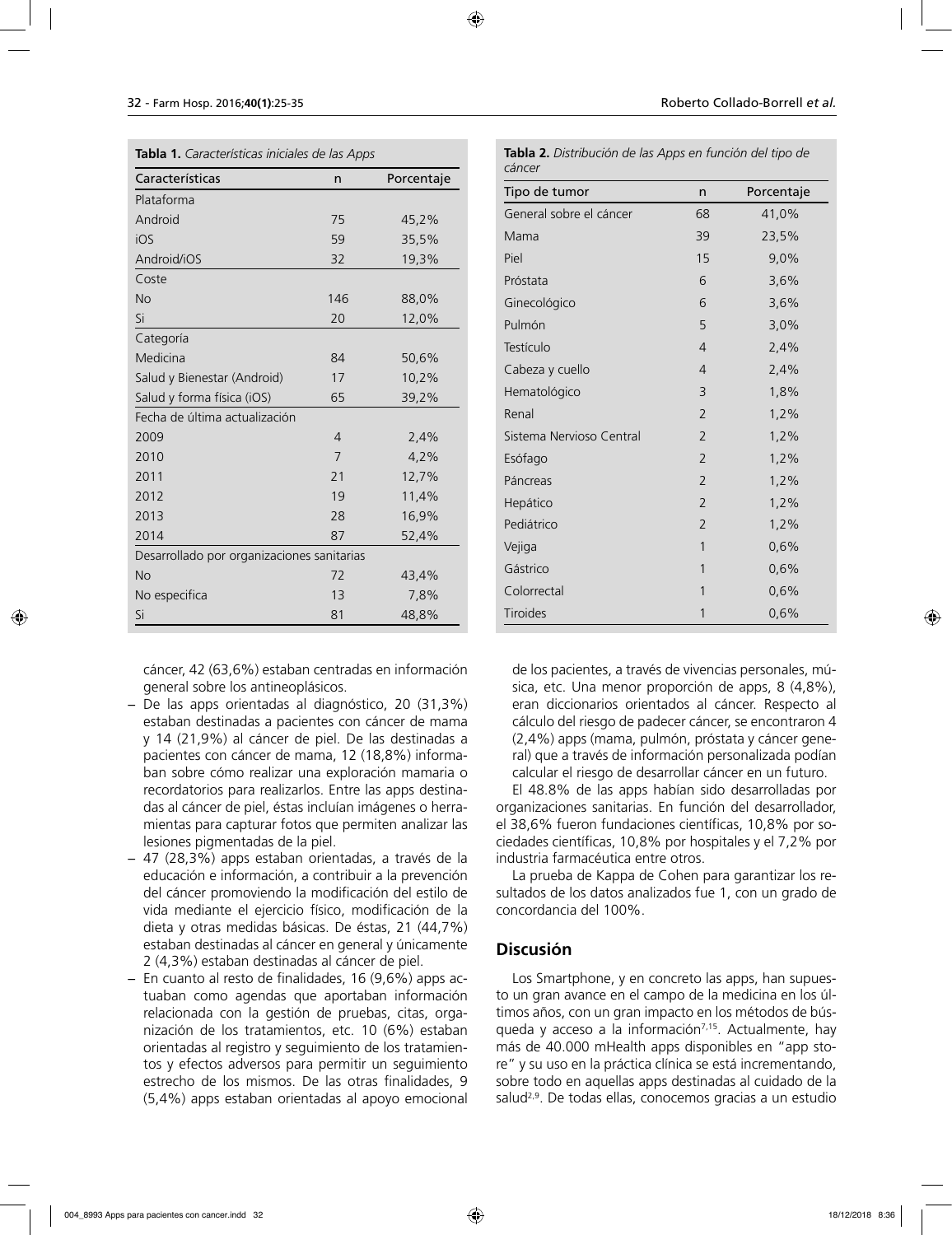de la consultora Institute for Healthcare Informatics (IMS health) que, sólo 16.000 tenían cierto valor para su uso en temas relacionados con la salud<sup>8</sup>. Las mHealth apps han sido objeto de estudio por su potencial aplicación en numerosos campos de la medicina, entre los que se encuentra el cáncer<sup>10,15,16</sup>. Sin embargo, la evidencia de estudios que analicen el contenido de las apps destinadas a los pacientes con cáncer es limitada<sup>3</sup>.

El presente estudio, en el que se analizan un total de 166 apps destinadas a los pacientes con cáncer, destaca el elevado número de apps diseñadas para los pacientes con cáncer de mama, representando casi una cuarta parte del total. Por otro lado, el cáncer de próstata y pulmón representaron un 3,6% cada uno y el cáncer colorrectal un 0,6%. Sin embargo, estos datos no representan a la población real. En un informe elaborado por Globocan, los cánceres más frecuentes en España en 2012, según el número total de casos, fueron el de mama y colorrectal en mujeres, el de próstata y pulmón en hombres y el colorrectal y próstata en ambos sexos<sup>17</sup>.

En cuanto al grado de actualización de las apps, sin duda es uno de los factores que más pueden preocupar. Éstas se crean, pero en un porcentaje importante no se mantienen. En nuestro estudio hemos encontrado que solamente la mitad de las apps fueron actualizadas en el último año, mientras que en el 30% la última actualización se realizó hace más de 2 años. En una patología como el cáncer, en constante evolución, es necesaria una actualización continua. Solamente en España, en el año 2012, se autorizaron 9 tratamientos nuevos en el campo de la onco-hematología18. Asimismo, hemos encontrado apps referentes al cáncer de mama que a pesar de estar validadas por profesionales médicos, su contenido estaba obsoleto. Como ejemplo, cabe destacar que algunas de ellas no mencionan nuevas clasificaciones basadas en el receptor HER-2 ni siquiera a los receptores hormonales.

Respecto al idioma, destaca el bajo de número de apps en español. Solamente el 15,1% de las apps estaban en español. Esto podría suponer un problema de acceso para los casi 500 millones de hispanohablantes del mundo<sup>19</sup>.

En el estudio se observó que la mayoría de apps estaban orientadas a incrementar el conocimiento general del cáncer. Únicamente 26 (15,7%) apps aportaban herramientas individuales de autocontrol, bien a través de agendas o de registros para realizar un seguimiento de sus efectos adversos, tratamiento, etc. Desde hace varios años las herramientas de autocontrol utilizando teléfonos móviles han demostrado ser efectivas en distintas patologías<sup>1</sup>. Weaver et al. mostraron que un sistema de telemedicina a través de los registros de efectos adversos mediante un teléfono móvil y el asesoramiento sobre el manejo de la toxicidad fue útil para aumentar la seguridad de los pacientes<sup>20</sup>. Una revisión bibliográfica demostró que las intervenciones a través de los teléfonos

móviles mediante recordatorios y envío de mensajes de texto pueden ayudar a mejorar los resultados en salud<sup>21</sup>. Gracias a la telemedicina, se ha observado una mayor implicación de los pacientes a través de una mayor asistencia a las citas con el médico y una mejor comunicación médico-paciente. También se han visto beneficios en salud, mediante cambios en el comportamiento, una mejor adherencia y mejora del control de la enfermedad1,9,22,23. Sin embargo, en una revisión de Bender *et al.*, se observó que solamente un 17,2% de las apps proporcionaron herramientas para el autocuidado, prevención o detección, porcentaje muy parecido al observado en nuestro estudio(1).

Por último, nuestro estudio muestra una preocupante falta de participación de profesionales cualificados en el contenido de las apps, puesto que solamente el 48.8% habían sido desarrolladas por organizaciones sanitarias (fundaciones y sociedades científicas, universidades, administraciones sanitarias y hospitales), lo que puede suponer un riesgo para la seguridad del paciente. Únicamente la mitad de las aplicaciones se podría considerar que se sustentaban bajo una base científica. De éstas, más de una tercera parte estaban relacionadas con fundaciones científicas, y en menor proporción con hospitales y sociedades científicas. Estos resultados obtenidos fueron consistentes con la bibliografía disponible1,4. Pandey *et al.*, en un análisis de las apps relacionadas con el cáncer, observaron que solamente el 55,8% de las apps proporcionaron datos validados científicamente y había una diferencia en la validez científica entre las destinadas a los profesionales sanitarios y las destinadas a los pacientes7 . Varios estudios han alertado sobre la falta de implicación profesional y de evidencia en el desarrollo de las apps, aumentando la preocupación acerca de su contenido y pudiendo comprometer la seguridad del paciente1,2,15. Wolf *et al.*, en un estudio sobre las apps para la detección de melanoma, encontraron que 3 de cada 4 apps clasifican incorrectamente el 30% de los melanomas. Estas apps, no sujetas a supervisión médica, podrían retrasar el diagnóstico del melanoma<sup>24</sup>.

Todo el potencial que se presupone que pueden tener las apps en salud contrasta con la falta de falta de participación de profesionales cualificados. Al igual que los medicamentos y productos sanitarios que tienen un marco regulatorio, las apps en salud deberían estar legisladas. La FDA, pionera en la regulación de las apps, elaboró en 2013 una guía con recomendaciones para garantizar la calidad de las mismas<sup>25</sup>. En contraste, en España no existe un marco que regule el contenido de esas apps. Sin embargo, la normativa europea 93/42/ CEE relativa a los productos sanitarios establece que los programas informáticos destinados por su fabricante a finalidades específicas de diagnóstico y/o terapia y que intervengan en su buen funcionamiento, destinado por el fabricante a ser utilizado en seres humanos con fines de diagnóstico, prevención, control, tratamiento o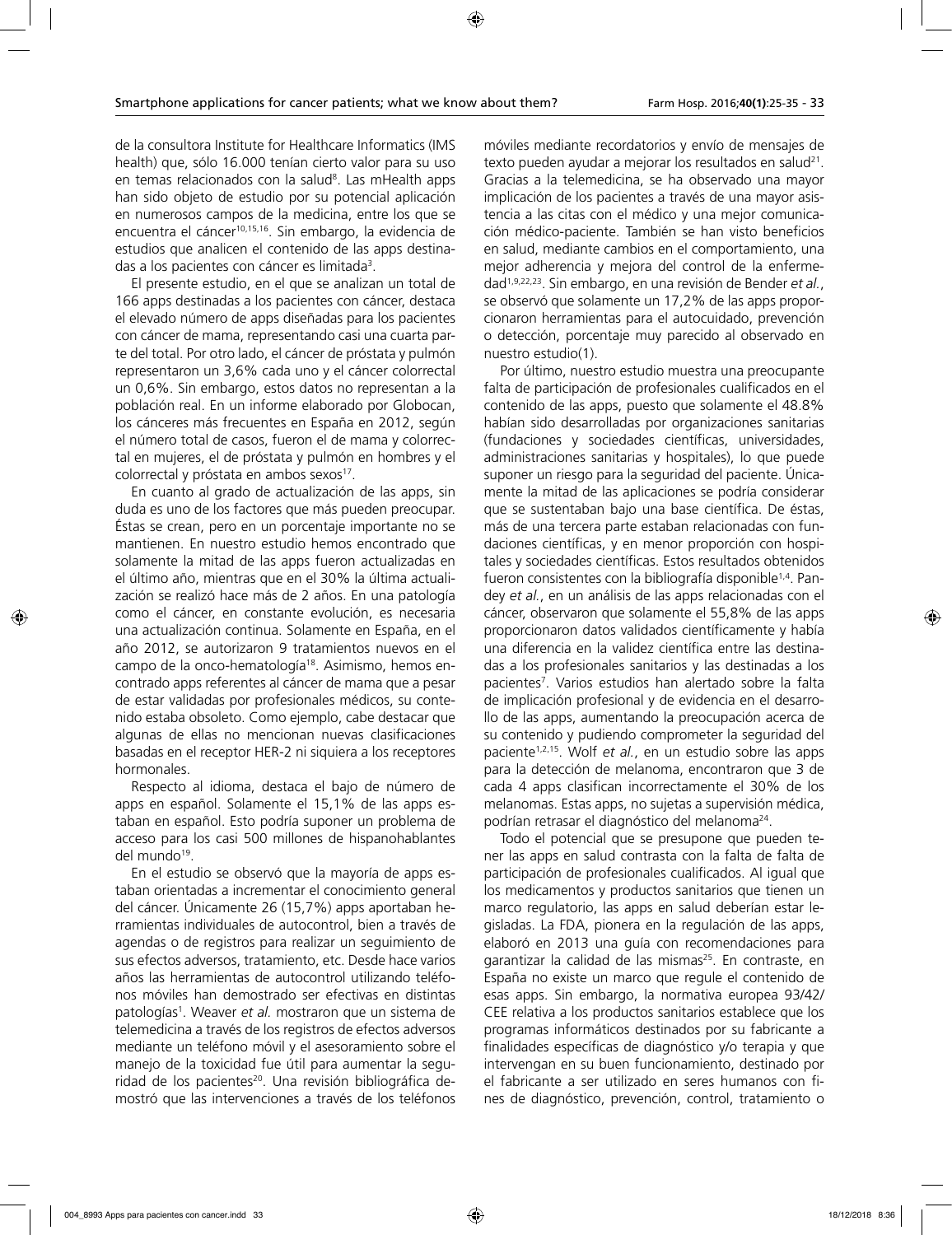alivio de una enfermedad, se consideran un producto sanitario<sup>26</sup>. Por tanto, según esta directiva, una app que cumpla con estas condiciones, se podría considerar un producto sanitario tipo I. En ese caso, el marcado CE lo tendrían que declarar los propios fabricantes sin intervención de un organismo notificado. La Comisión Europea elaboró la guía MEDDEV 2.1/6, que mediante un algoritmo ayuda a los desarrolladores a determinar si las apps deben aplicar dicha directiva<sup>27</sup>. Por todo lo anterior, una app merecería la consideración de producto sanitario si a través de algoritmos se procesase información

clínica. A pesar de que en España no exista como tal un marco regulatorio, se han llevado a cabo iniciativas similares en regiones como Andalucía y Cataluña. Además, algunas entidades certificadoras otorgan sellos de calidad, como es el caso del NHS británico (National Health Service)<sup>28</sup> y el de Calidad App Salud de la Agencia de Calidad Sanitaria de Andalucía<sup>29</sup>. Para que una app sea considerada como segura y de calidad, según la Agencia de Calidad Sanitaria de Andalucía debe seguir una serie de recomendaciones centradas en los siguientes aspectos: diseño y pertinencia, calidad y seguridad de la información, prestación de los servicios y confidencialidad y privacidad, todos ellos desarrollados a través de 31 requisitos<sup>29</sup>. En nuestro estudio hemos encontrado que solamente 1 de las apps analizadas tiene este sello de calidad. No obstante, a pesar de todas estas iniciativas, actualmente no existe una reglamentación nacional oficial para acreditar las apps, lo que puede crear cierta confusión entre los destinatarios.

Al ser nuestro estudio observacional, para garantizar la fiabilidad de los datos analizados, hemos realizado un análisis Kappa de Cohen. Este análisis ha obtenido un 100% de fiabilidad entre las observaciones de los 2 investigadores independientes, proporcionando robustez a nuestros resultados, los cuales concuerdan en gran medida con las revisiones publicadas<sup>30</sup>.

Entre las limitaciones del presente trabajo podemos resaltar la fuente de búsqueda. Para el estudio analizamos las apps disponibles en App Store y en Google Play, plataformas que representan aproximadamente el 85% de la cuota total de mercado<sup>2</sup>. Sin embargo, existen otras plataformas como Windows Phone o Blackberry que pueden tener otras apps para los pacientes con cáncer. Asimismo, el carácter transversal del estudio refleja el momento actual, por lo que esta información puede evolucionar con el tiempo.

Son muchos los beneficios que se esperan de estas apps pero es por ello por lo que tenemos que tener un especial cuidado en su diseño. Para evitar que estas herramientas se conviertan en un problema de seguridad en lugar de en una ayuda para el paciente con cáncer, es necesaria su regulación. Nos encontramos por tanto en un momento de efervescencia tecnológica, que si sabemos aprovechar puede suponer un enorme be-

neficio en el paciente. El número de aplicaciones móviles orientadas al paciente cáncer se ha duplicado en el último año. El objetivo de estas apps es promover un cambio de comportamiento en los pacientes, controlar y conocer sus síntomas, favorecer un diagnostico precoz y servir como fuente de información en estas patologías. Sin embargo, tal y como se describe en este estudio, se ha detectado un importante número de aplicaciones que no han sido desarrolladas por profesionales cualificados, así como una falta de actualización de los datos que puede desencadenar en un gran problema de seguridad. Por lo tanto, una vez se establezca una regulación específica sobre las apps en salud estaremos más cerca de la prescripción individualizada de estas apps a los pacientes como parte del tratamiento.

### **Agradecimientos**

El artículo ha sido financiado por el Instituto de Salud Carlos III con Cofinanciación de los Fondos Europeos. Código de Proyecto: PI13/02056.

# **Bibliografía**

- 1. Bender JL, Yue RYK, To MJ, Deacken L, Jadad AR. A Lot of Action, But Not in the Right Direction: Systematic Review and Content Analysis of Smartphone Applications for the Prevention, Detection, and Management of Cancer. J Med Internet Res. 2013 Dec 23;15(12):e287.
- 2. Cantudo Cuenca MR, Cantudo Cuenca MD, Morillo Verdugo R. Availability and medical professional involvement in mobile healthcare applications related to pathophysiology and pharmacotherapy of HIV/AIDS. Eur J Hosp Pharm. 2013 Dec 1;20(6):356–61.
- 3. Mirkovic J, Kaufman DR, Ruland CM. Supporting Cancer Patients in Illness Management: Usability Evaluation of a Mobile App. JMIR MHealth UHealth. 2014 Aug 13;2(3):e33.
- 4. Boulos M, Wheeler S, Tavares C, Jones R. How smartphones are changing the face of mobile and participatory healthcare: an overview, with example from eCAALYX. Biomed Eng OnLine. 2011;10(1):24.
- 5. Mosa AS, Yoo I, Sheets L. A Systematic Review of Healthcare Applications for Smartphones. BMC Med Inform Decis Mak. 2012;12(1):67.
- 6. XLII Oleada del Panel Hogares "Las TIC en los hogares españoles" (4T/2013) [consultado 08 Dic 2014]. Disponible en: http://www. ontsi.red.es/ontsi/sites/default/files/xlii\_oleada\_las\_tic\_en\_los\_hogares\_espanoles\_4t\_2013.pdf
- 7. Pandey A, Hasan S, Dubey D, Sarangi S. Smartphone Apps as a Source of Cancer Information: Changing Trends in Health Information-Seeking Behavior. J Cancer Educ. 2013 Mar;28(1):138–42.
- 8. IMS Institute for Healthcare Informatics. Patient Apps for Improved Healthcare from Novelty to Mainstream [consultado 08 Dic 2014]. Disponible en: www.imshealth.com
- 9. Van Velsen L, Beaujean DJ, van Gemert-Pijnen JE. Why mobile health app overload drives us crazy, and how to restore the sanity. BMC Med Inform Decis Mak. 2013;13(1):23.
- 10. San Mauro Martín I. Aplicaciones Móviles En Nutrición, Dietética Y Hábitos Saludables: Nutr Hosp. 2014 Jul 1;(1):15–24.
- 11. Las Cifras del Cáncer en España 2014 [consultado 08 Dic 2014]. Disponible en: http://www.seom.org/seomcms/images/stories/recursos/Las\_cifras\_del\_cancer\_2014.pdf
- 12. Institute for Safe Medications Practices. ISMP´s list of high-alert medications. Huntingdon Valley (PA): ISMP; 2007.